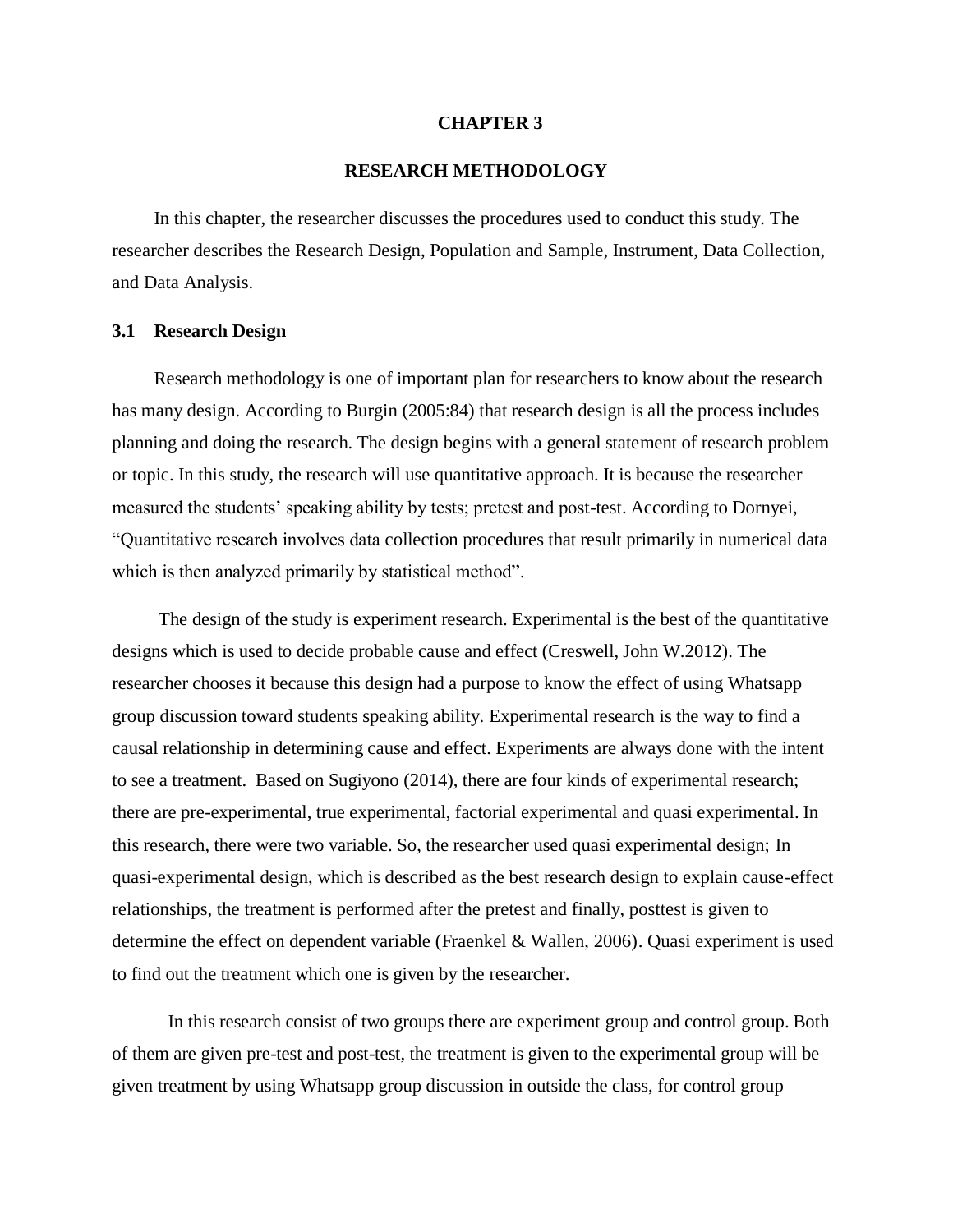without giving treatment just they will be taught by the researcher using discussion in pair in the classroom. However, both of experimental groups and control group were given same material pre-test and post-test. One of the most commonly used quasi-experimental designs in educational research could be represented as:

| Group              | Pre-test | Treatment | Post-test |
|--------------------|----------|-----------|-----------|
| Experimental group |          |           |           |
| Control Group      |          |           |           |

Table 3.1 Table the scheme of Quasi Experimental Design

Explanation:

- $X$ : treatment, it means the researcher would give treatment to the research's subject using Whatsapp group discussion.
- Y1 : pre-test score (before given treatment), it means pre-test was held by the researcher in order to measure students' speaking ability before giving treatment
- Y2 : post-test (after given treatment), it means the researcher would give post-test to the students in order to know the influences of giving treatment and measure score after using Whatsapp group discussion as a treatment

In this case, the researcher conduct six meeting, one meeting for pre-test both experiment and control group to know the different speaking ability of two groups, and the researcher will conduct the treatment to experimental group there are four meeting. The students' can discuss about the material using Whatsapp group discussion. And for the Control Group was not giving any treatment as like experimental group, the teacher give same topic but teaching as usual non using Whatsapp group discussion. And the last meeting for giving posttest both of group experimental and control group.

# **3.2 Population and Sample**

This study is conducted in SMK YPI Darussalam 1 Cerme in academic 2018-2019. The population and sample will be discussed as follow;

# **3.2.1 Population**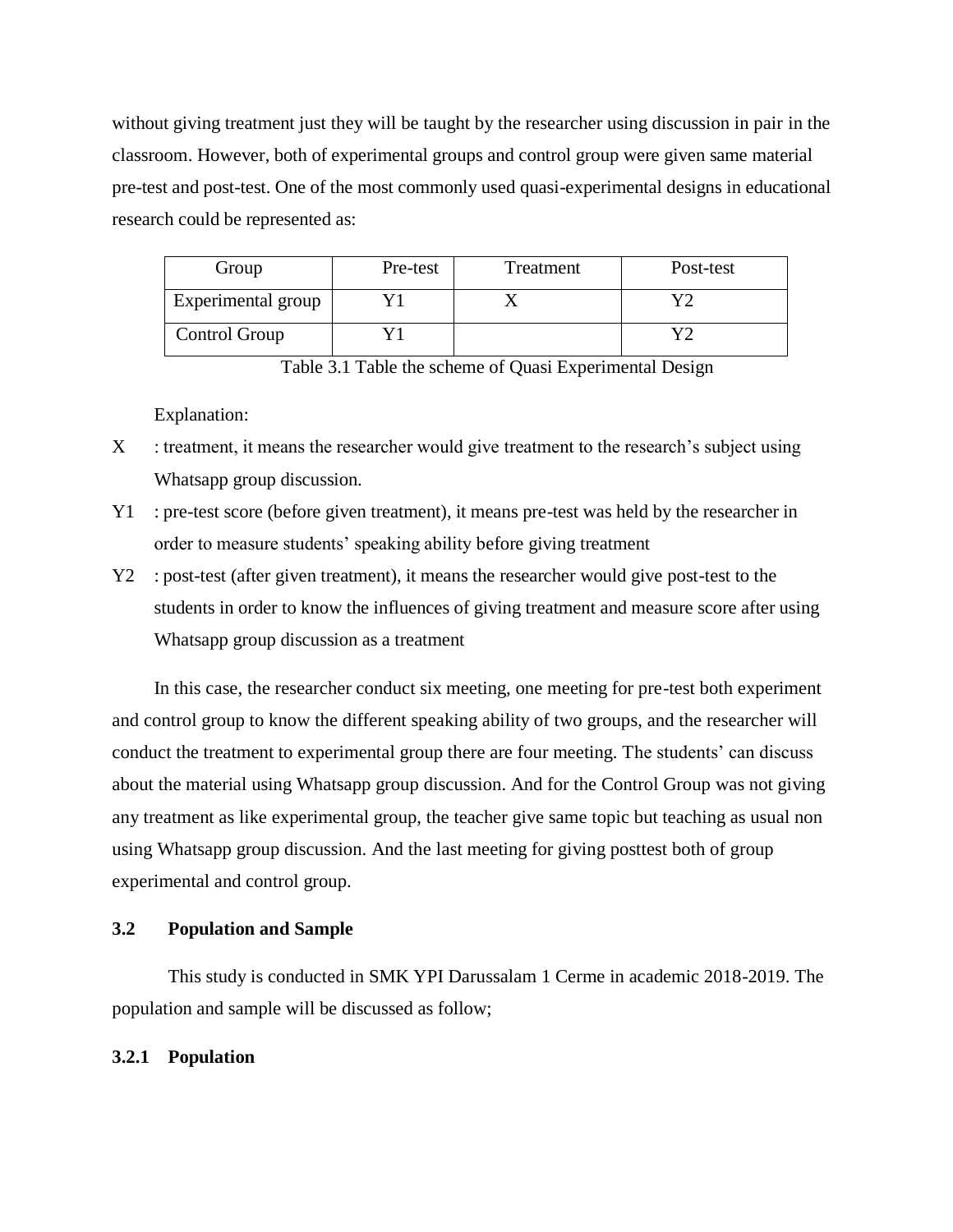In this research, the researcher chooses the students of SMK YPI Darussalam 1 Cerme in the second academic year 2018/2019. The reason why researchers takes this school because the teacher never use Whatsapp group discussion to provide alternative teaching of IT-based but the teacher usually use traditional method in teaching learning process. The population of this research is  $10^{th}$  grade male and female students at SMK YPI Darussalam 1 Cerme 2018/2019 academic year which consist of forty two students.

| No. | <b>Class</b> | <b>Number</b> |
|-----|--------------|---------------|
| ı.  | X TKJ 1      | 23            |
| 2.  | X TKJ 2      | 23            |
|     | <b>Total</b> | 46            |

Table 3.2 Table the number of student  $10^{th}$  grade of SMK YPI Darussalam 1 Cerme

# **3.2.2 Sample**

According to Donald Ari (2010) the small group that is observed is called a sample. A sample is a portion of group of a population. The researcher determined the two classes into two groups. In  $10<sup>th</sup>$  grade of SMK YPI Darussalam 1 Cerme, the number of students 23 students of TKJ 1 as control group and 23 students of TKJ 2 as an experiment group so the total number of students is 46 students, they are male and female students as participant.

# **3.3 Data Collection**

In this study, the data was collected from these students. The data are very important in the study. The data were needed to prove and support this study. The researcher collect the data by using speaking test; before treatment was pre-test to experimental group and control group to know the level of their speaking ability before the treatment. And test after treatment; post-test to know the effect of using Whatsapp group discussion towards students speaking ability. The result of the test presented the individual response to the treatment. After that the researcher analyzed the result of pre-test and post-test of two groups by using sample test in SPSS 15.0 version.

# **3.4 Research instrument**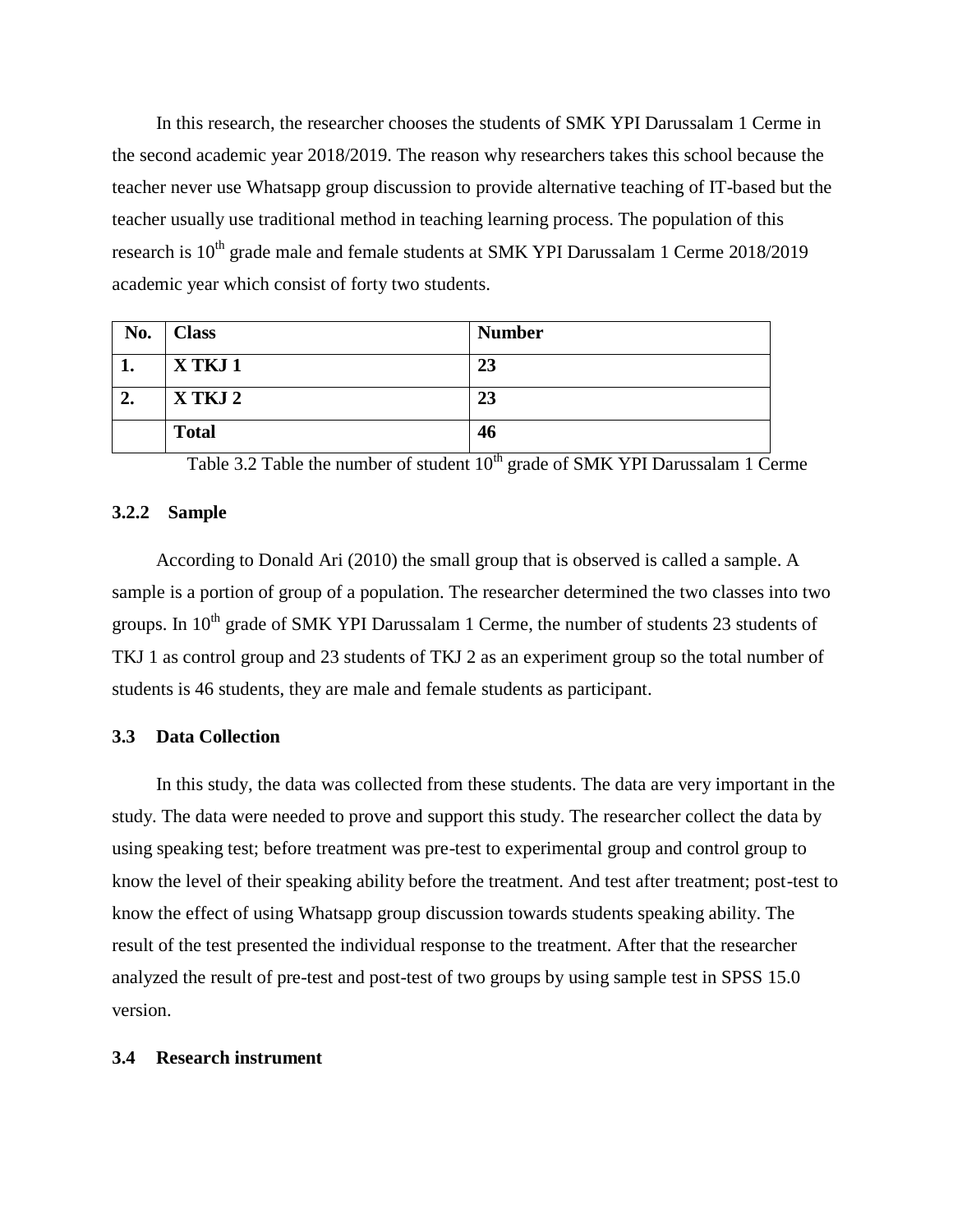The data of this study take from  $10<sup>th</sup>$  grade of SMK YPI Darussalam 1 Cerme. In the collecting the data instrument that the researcher use students' speaking test. The researcher use speaking test to measure students speaking ability, to know the different effect of using Whatsapp group discussion towards students speaking ability and to know the result of using Whatsapp group discussion towards students speaking ability.

## **3.4.1 Test**

In gaining the test, the researcher should use the test to measure the students' ability. Brown states a test, in plain words, is a method of measuring a person's ability or knowledge in a given domain. In this study to measure the students' speaking ability the researcher used experimental group and control group to know the significant influence on the use of Whatsapp group discussion towards students speaking ability at SMK YPI Darussalam 1 Cerme. Before giving the test, the researcher measure the validity of the test to know the test are proper to give to the students or not.

The researcher used 2 (two) kinds of the test those are pre-test and post for both experimental group and control group. The test given before the treatment using Whatsapp group discussion applies. The test use is speaking test. The speaking test is adaption from syllabus of SMK YPI Darussalam 1 Cerme in the second semester. Pre-test given to get the first data of measured students speaking ability. The test given before the treatment, the test that use is speaking test. After pre-test the researcher give the treatment of using Whatsapp group discussion to know the effect of using Whatsapp group discussion its influence or not. The speaking tests are two items. The selection test is adaptation from syllabus of  $10<sup>th</sup>$  grade in second semester was asking and giving suggestion and offer.

#### **3.4.1.1 Pre-test**

Pre-test will be given before the students get the treatment of using speaking Whatsapp group discussion apply. Pre-test was arranged in both of experimental group and control group. Pre-test was used to know the basic students speaking ability. Pre-test was utilized to know the students speaking ability before giving treatment for the students.

## **3.4.1.2 Post-test**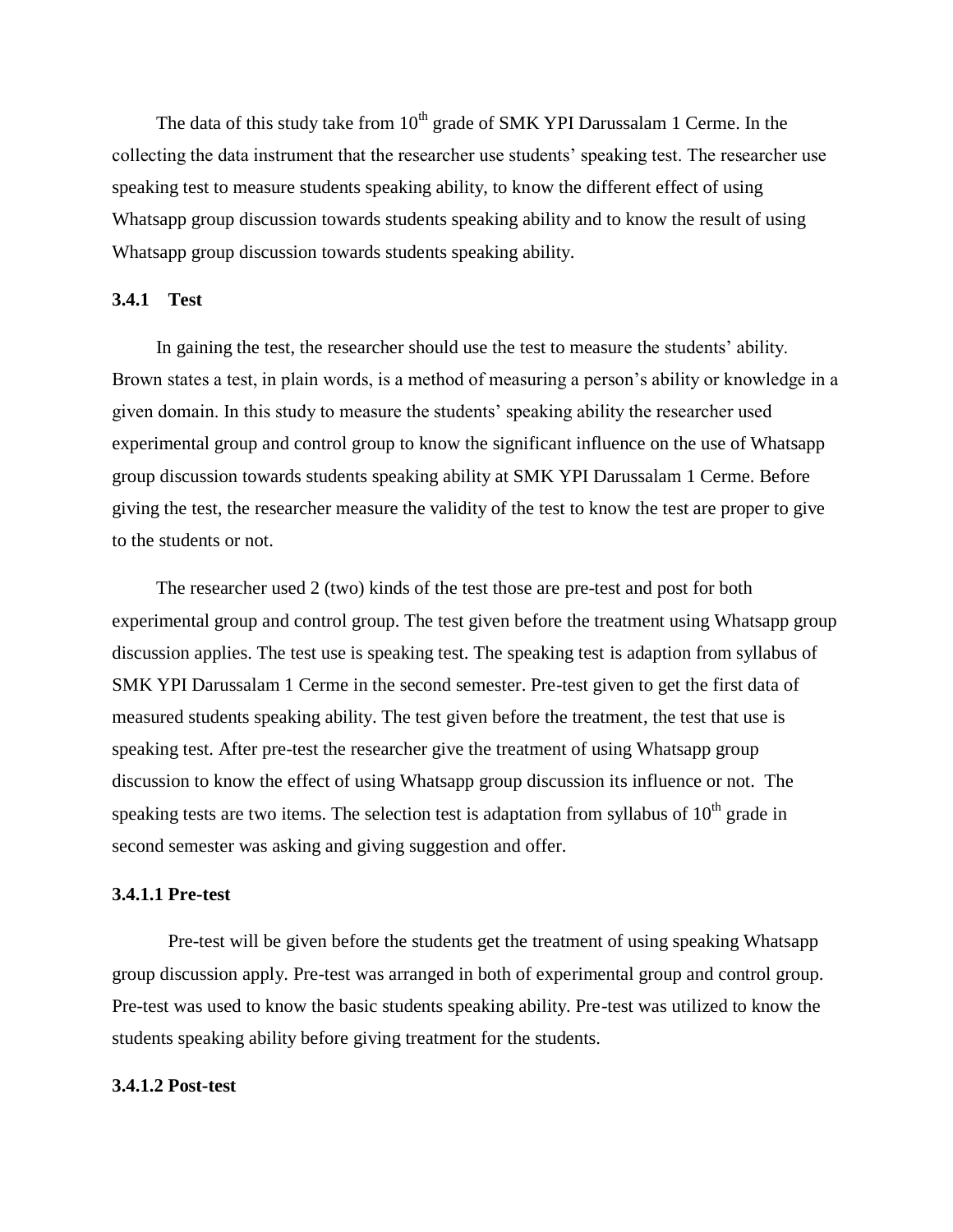Post-test will be given after the students get the treatment; the post-test has same procedures with the pre-test. Post-test was used to know the effect of using Whatsapp group discussion towards students speaking ability. The test in this research is speaking test, especially asking and giving suggestions and asking for offering help.

# **3.4.2 Validity**

Validity is the extent to which any measuring instrument measures what it is intended to measure (Thatcher, 2010, p.125). Checking the validity of the item is needed to check whether the item already valid or not. It will be done before the pre and post-test delivered to the students.Based on Yaghmaie (2003) content validity is a measure tool to know the significant of the variable. According to Ary (1990) that the content of validity is not always in numeric form, but it can be shown by the test item. For testing the content of validity the researcher compares the instrument content to the subject basic on Curriculum and Syllabus. If the test content is appropriate with the curriculum guides, syllabus, and course book, the tests have content validity and the test can give to the students. The validity is based on the standard competence and basic competence from the government also helped by the teacher.

| <b>Basic</b>        | <b>Sub Basic</b>  | <b>Test</b>        |                    |
|---------------------|-------------------|--------------------|--------------------|
| Competence          | Competence        |                    |                    |
|                     |                   | <b>Pre-test</b>    | Post-test          |
| 3.13. Menganalisis  | 3.13.2            | What will you say, | Please make a      |
| fungsi sosial,      | Membedakan        | when you want to   | role play based    |
| struktur teks, dan  | fungsi sosial,    | ask your friend to | on the situation   |
| unsur kebahasaan    | struktur teks dan | help something?    | below;             |
| teks interaksi      | unsur bahasa dari |                    | Group 1: between   |
| transaksional lisan | berbagai ungkapan |                    | doctor and patient |
| dan tulis yang      | mengenai memberi  |                    | in the hospital    |
| melibatkan          | dan meminta       |                    | Group 2: between   |
| tindakan memberi    | informasi tentang |                    | receptionist and   |
| dan meminta         | saran dan tawaran |                    | visitor in the     |
| informasi terkait   | sesuai dengan     |                    | hotel              |
| saran dan tawaran,  | konteks           |                    | Group 3: between   |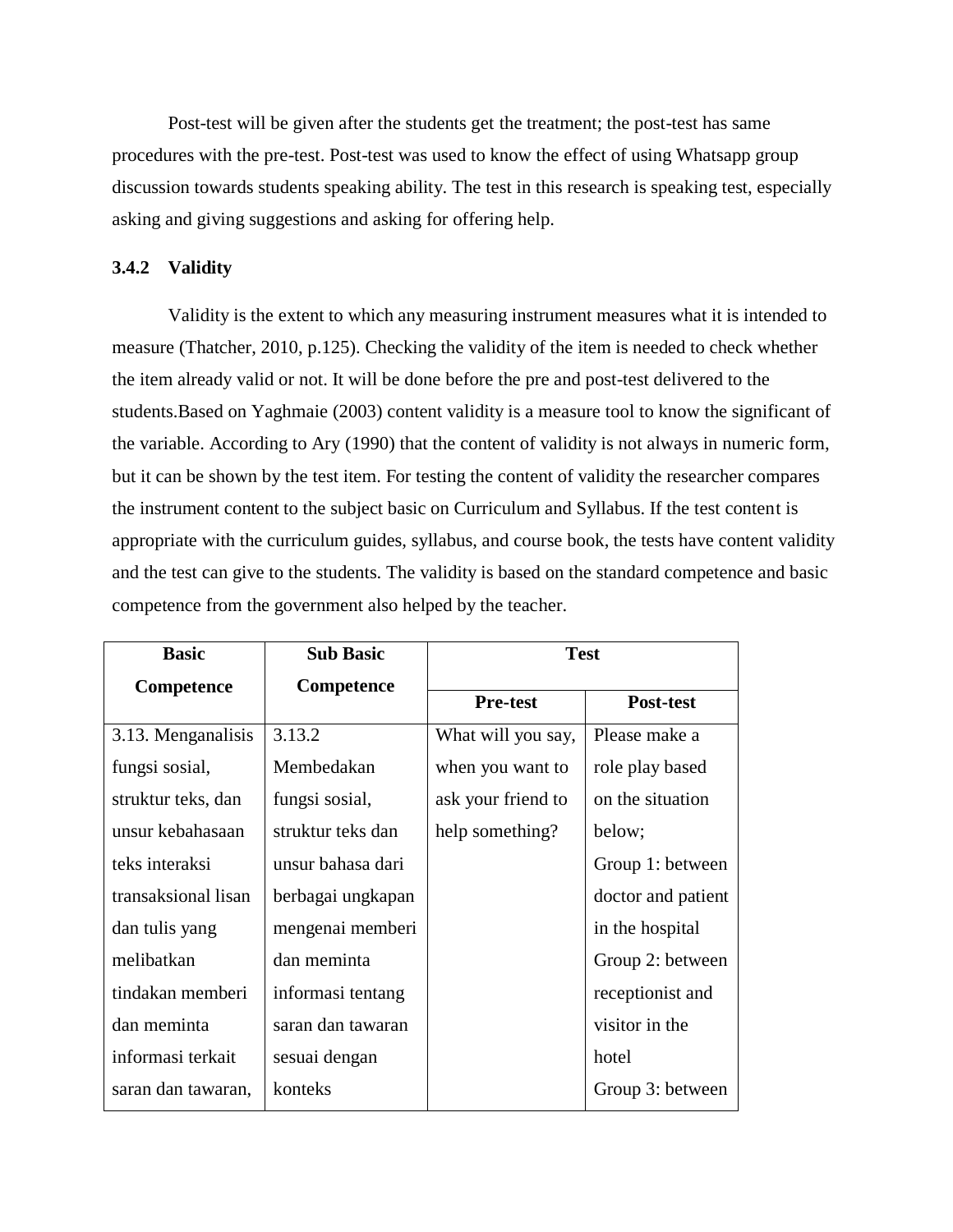| sesuai dengan        | penggunaannya      |                   | seller and buyer   |
|----------------------|--------------------|-------------------|--------------------|
| konteks              |                    |                   | in the market      |
| 4.13Menyusun         | 4.13.1 Menyusun    | What's your       | Group 4: between   |
| teks interaksi       | teks lisan         | suggestion when   | information        |
| transaksional, lisan | mengenai saran     | your friends come | center and visitor |
| dan tulis, pendek    | dan tawaran sesuai | late?             | in the school      |
| dan sederhana,       | dengan konteks     |                   |                    |
| yang melibatkan      | penggunaannya.     |                   |                    |
| tindakan memberi     |                    |                   |                    |
| dan meminta          |                    |                   |                    |
| informasi terkait    |                    |                   |                    |
| saran dan tawaran,   |                    |                   |                    |
| dengan               |                    |                   |                    |
| memperhatikan        |                    |                   |                    |
| fungsi sosial,       |                    |                   |                    |
| struktur teks, dan   |                    |                   |                    |
| unsur kebahasaan     |                    |                   |                    |
| yang benar dan       |                    |                   |                    |
| sesuai konteks       |                    |                   |                    |

Table 3.3 Analyzing Content Validity

# **4.5 Procedures of Collecting Data**

To collect the data, the researcher should make a procedure. There are some procedures of collecting data. In the study, the researcher uses several procedures in collecting the data, as follows;

- a. The researcher asking permission to the school first where the study will be conducted.
- b. The researcher asks the class with the English teacher who taught English in the class that become the class of research: The number of the class and the number of the students.
- c. The researcher chooses the subject that will be divide into two group experimental group and control group. Experimental group here is the group who get the treatment of using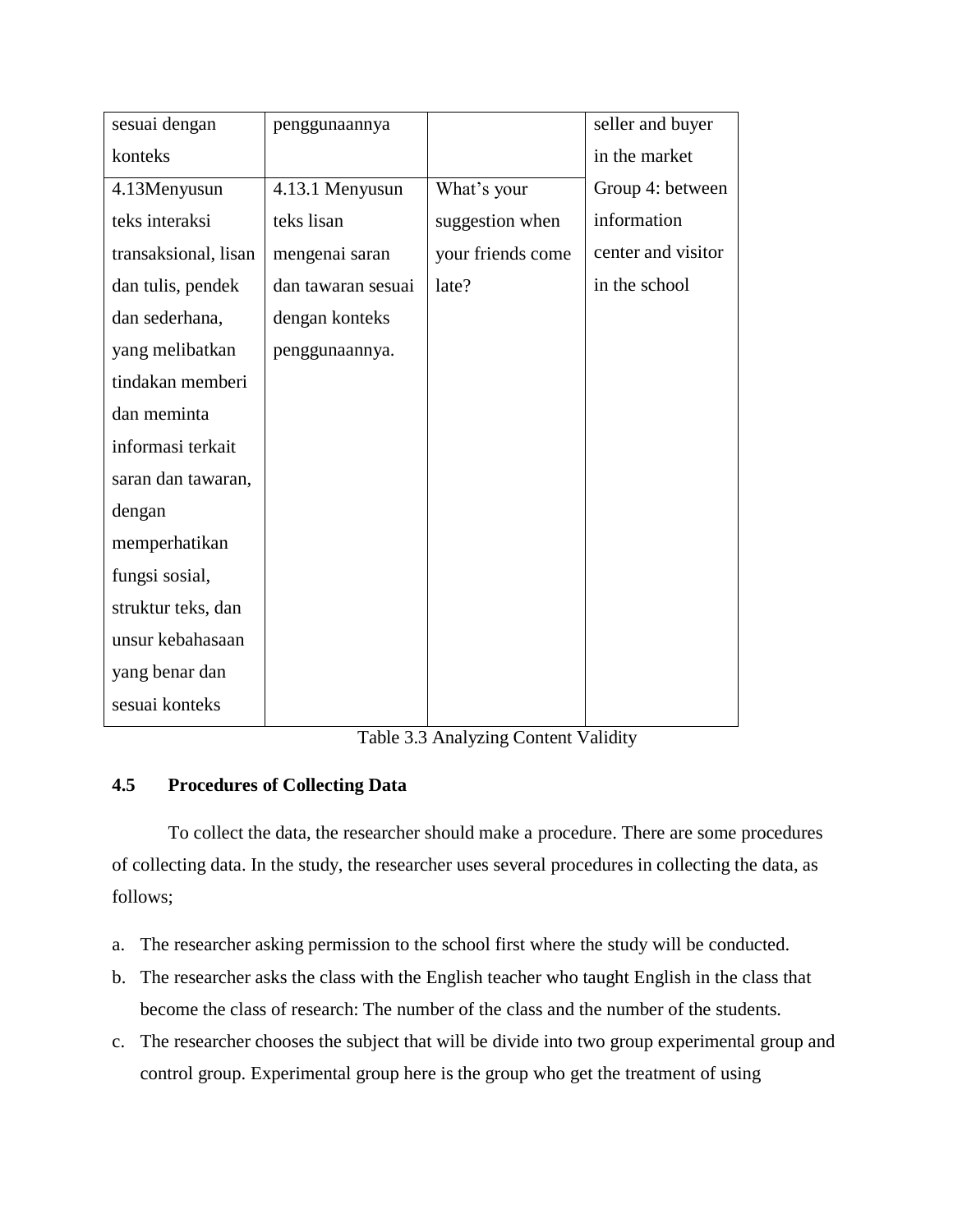Whatsapp group discussion and control group is the group non-using Whatsapp group discussion, they will be taught by the researcher using discussion in pair.

- d. The researcher prepares to give pre-test for two groups and the result is the first data.
- e. The researcher will give the treatment of using speaking group discussion by Whatsapp to the experiment group for one month in six meeting.
- f. The researcher given post-test after the treatment; the researcher gives the post-test for both of two groups. And then the researcher can know is the influence of using speaking group discussion by Whatsapp towards students speaking ability.
- g. And the last, the researcher will analyze the data from the pre-test and post-test using SPSS 15.0 program.

## **3.5.1 Scoring Guide**

To measure the test for students speaking ability, the researcher use some criteria's such as; pronunciation, grammar, fluency and comprehension, some criteria's they have each score. The way to calculate the score using score conversion. The example of rating scale showed in table below. (https://www.rcampus.com)

| Aspect        | Score | Item                                               |
|---------------|-------|----------------------------------------------------|
| Pronunciation | 4     | <b>Excellent</b>                                   |
|               |       | Pronunciation was very clear and easy to           |
|               |       | understand.                                        |
|               |       | Good                                               |
|               | 3     | Pronunciation was good and did not interfere with  |
|               |       | communication                                      |
|               |       | <b>Satisfactory</b>                                |
|               | 2     | Student was slightly unclear with pronunciation at |
|               |       | times, but generally is fair.                      |
|               |       | <b>Needs Improvement</b>                           |
|               | 1     | Student was difficult to understand, quiet in      |
|               |       | speaking, unclear in pronunciation.                |

|  |  | Table 3.4 Scoring Rubric |  |
|--|--|--------------------------|--|
|--|--|--------------------------|--|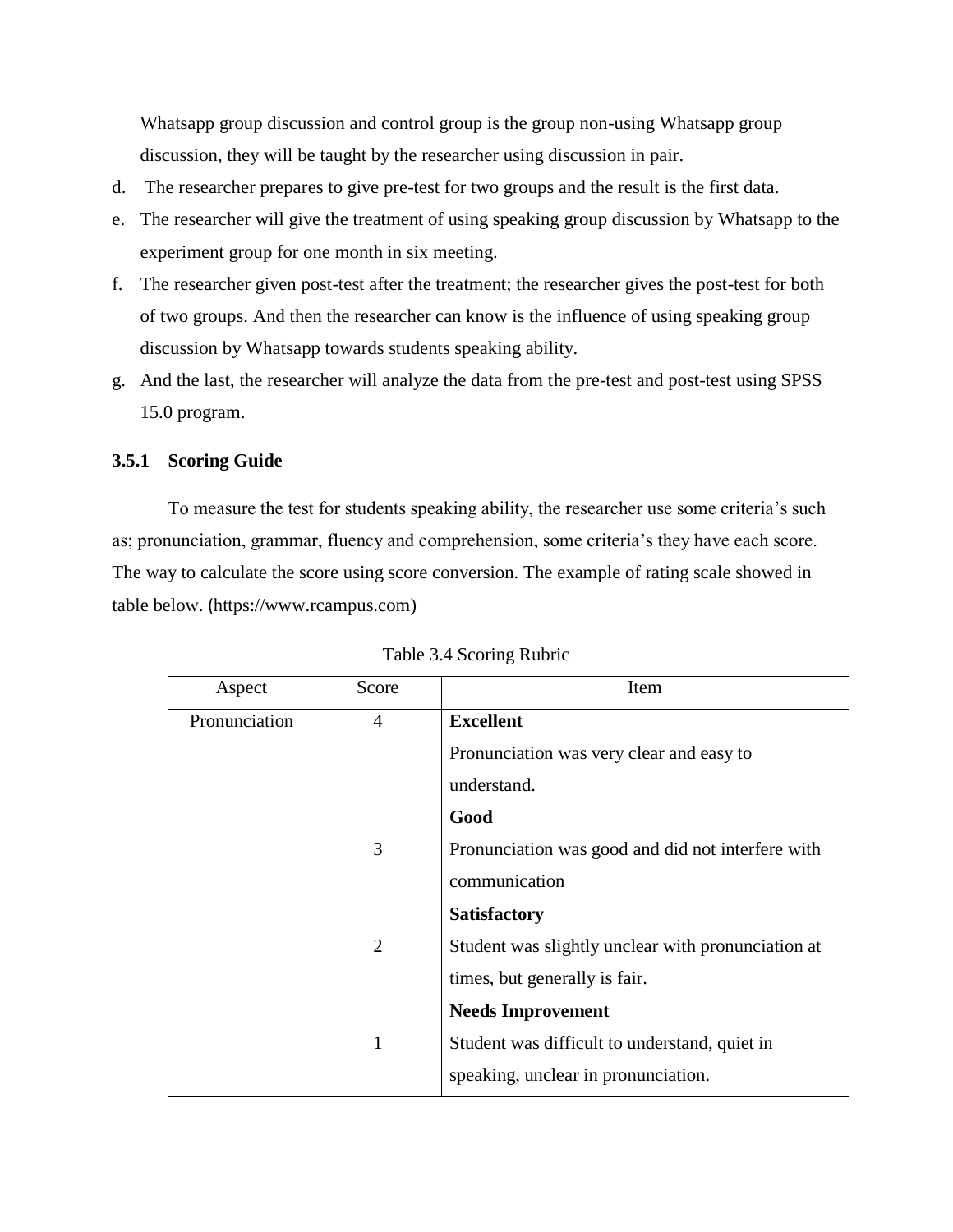| Grammar       | $\overline{4}$ | <b>Excellent</b>                                   |
|---------------|----------------|----------------------------------------------------|
|               |                | Sometimes make grammar mistake but it doesn't      |
|               |                | influence the meaning                              |
|               |                | <b>Satisfactory</b>                                |
|               | 3              | There are often make grammar mistake that          |
|               |                | influence the meaning                              |
|               |                | Good                                               |
|               | $\overline{2}$ | A lot of grammar mistake that block the meaning    |
|               |                | and often re arrange the sentences                 |
|               |                | <b>Needs Improvement</b>                           |
|               | 1              | Badly grammar mistake, it's become so hard to      |
|               |                | understand                                         |
| Vocabulary    | $\overline{4}$ | <b>Excellent</b>                                   |
|               |                | Rich, precise and impressive usage of vocabulary   |
|               |                | words learned in and beyond of class.              |
|               |                | <b>Satisfactory</b>                                |
|               |                | Student utilized the words learned in class, in an |
|               | 3              | accurate manner for the situation given.           |
|               |                | Good                                               |
|               |                | Using vocabulary in wrong way and limited          |
|               |                | vocabulary so its cannot be understand             |
|               | 2              | <b>Needs Improvement</b>                           |
|               |                | Very limited vocabulary so the dialogue is         |
|               |                | impossible to happen                               |
|               | $\mathbf{1}$   |                                                    |
| Comprehension | $\overline{4}$ | <b>Excellent</b>                                   |
|               |                | Student was able to comprehend and respond to all  |
|               |                | of the questions and the topics that were being    |
|               |                | discussed with ease.                               |
|               |                | Satisfactory                                       |
|               | 3              | Student was able to comprehend and respond to      |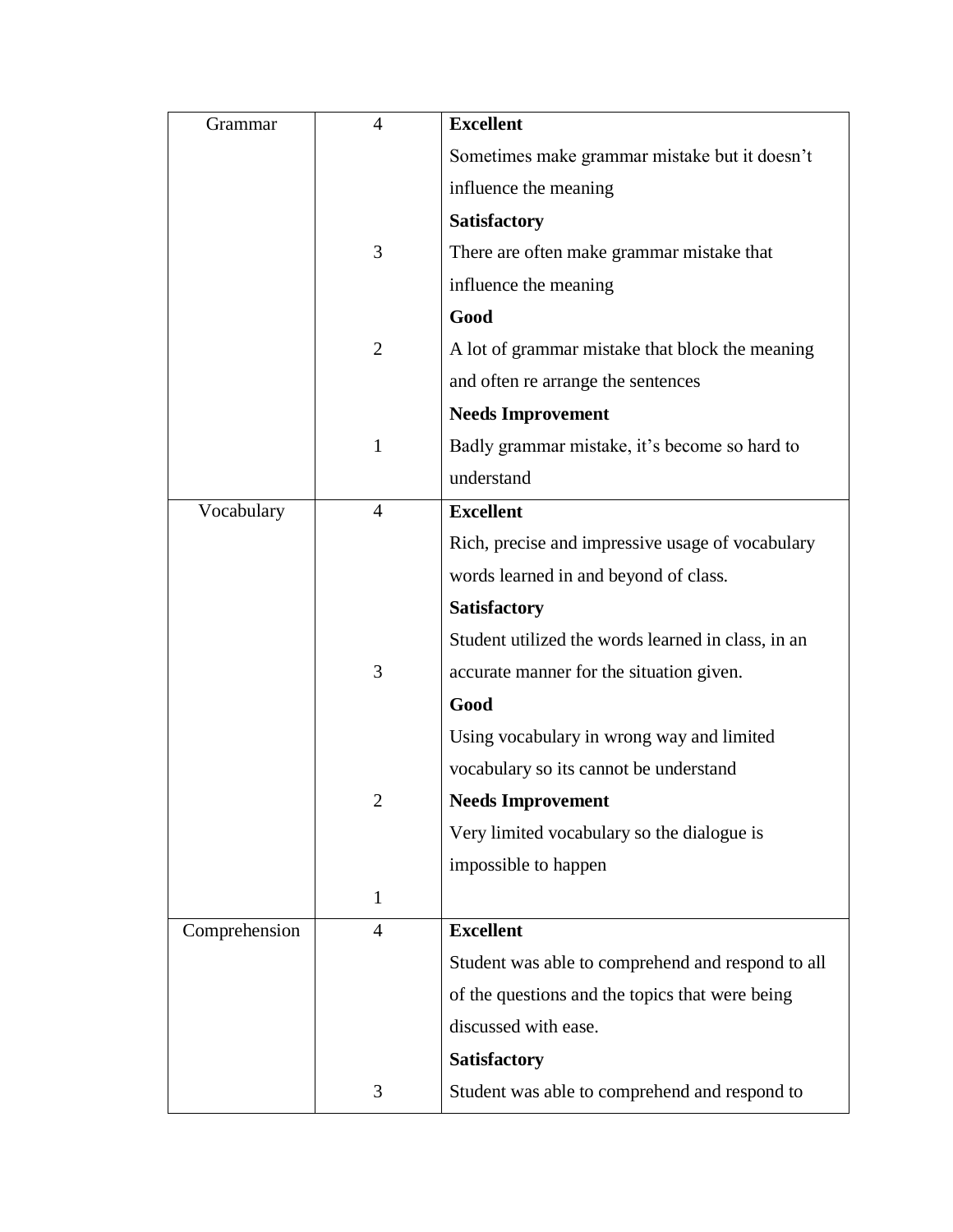|         |                | most of the questions and topics that were being   |
|---------|----------------|----------------------------------------------------|
|         |                |                                                    |
|         |                | discussed.                                         |
|         |                | Good                                               |
|         |                | Student fairly grasped some of the questions and   |
|         | $\overline{2}$ | topics that were being discussed.                  |
|         |                | <b>Needs Improvement</b>                           |
|         |                | Student had difficulty understanding the questions |
|         |                | and topics that were being discussed.              |
|         | $\mathbf{1}$   |                                                    |
| Fluency | $\overline{4}$ | <b>Excellent</b>                                   |
|         |                | Speech is effortless and smooth with speed that    |
|         |                | comes close to that of a native speaker            |
|         |                | Satisfactory                                       |
|         |                | Speech is mostly smooth but with some hesitation   |
|         | 3              | and unevenness caused primarily by rephrasing and  |
|         |                | groping for words.                                 |
|         |                | Good                                               |
|         |                | Speech is slow and often hesitant and irregular.   |
|         |                | Sentences may be left uncompleted, but the student |
|         | $\overline{2}$ | is able to continue.                               |
|         |                | <b>Needs Improvement</b>                           |
|         |                | Speech is very slow, stumbling, nervous, and       |
|         |                | uncertain with response, except for short or       |
|         |                | memorized expressions. Difficult for a listener to |
|         | $\mathbf{1}$   | understand                                         |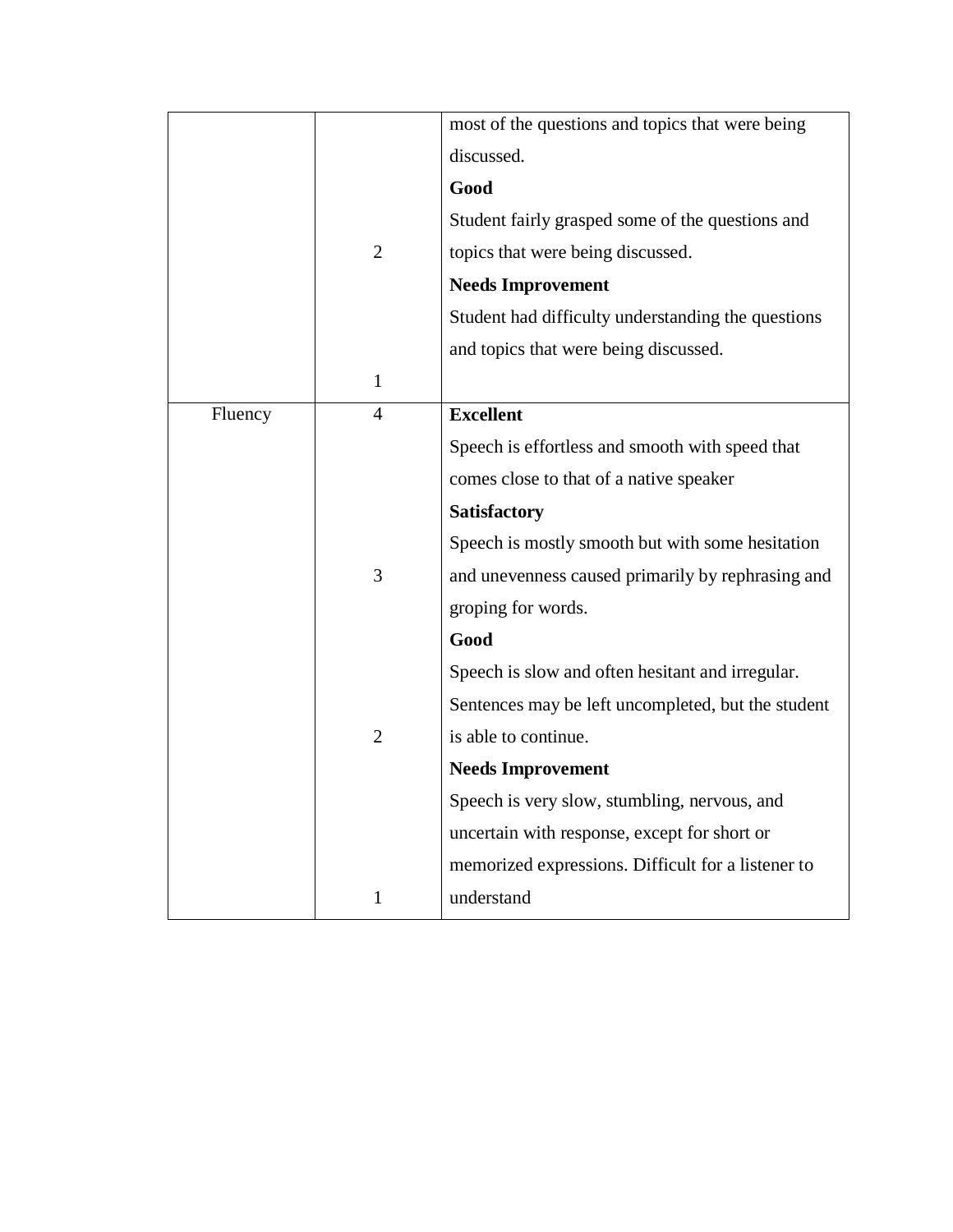#### Totally students answered

Score conversion =------------------------------------------x 100

#### Maximum score

In this scoring rubric, it seems to contrast with analytic rubric scoring methods; the researcher refers to the speaking scoring rubric. It is because the composition covers the five aspects or categories (Grammar, pronunciation, vocabulary, comprehension, fluency). In addition, the level for each category is different because each category has certain points with certain ranges.

#### **3.6 Technique of Analyzing Data**

After collecting the data, pre-test and post-test from the experimental group and control group, then the researcher measured the score differences from pre-test and post-test of experimental group and control group by the statistical calculation. The researcher will be analyzing the data for getting answer from the problem. Analyzing the data is very important in a research because is to answer the statement of problem with the data taken from pre-test and post-test. The researchers analyze the data using independent sample t-test from SPSS IBM Version 15.0.

#### **4.6.1 Homogeneity Test**

For homogeneity test, the researcher used one Levene's test of homogeneity test in SPSS 15.0 version. The purpose of this test was to analysis the variance of the observation in control group and experimental group. Homogeneity test was necessary to make sure the students in both of the class. Homogeneity test is testing about the same or not the variances of two or more distributions.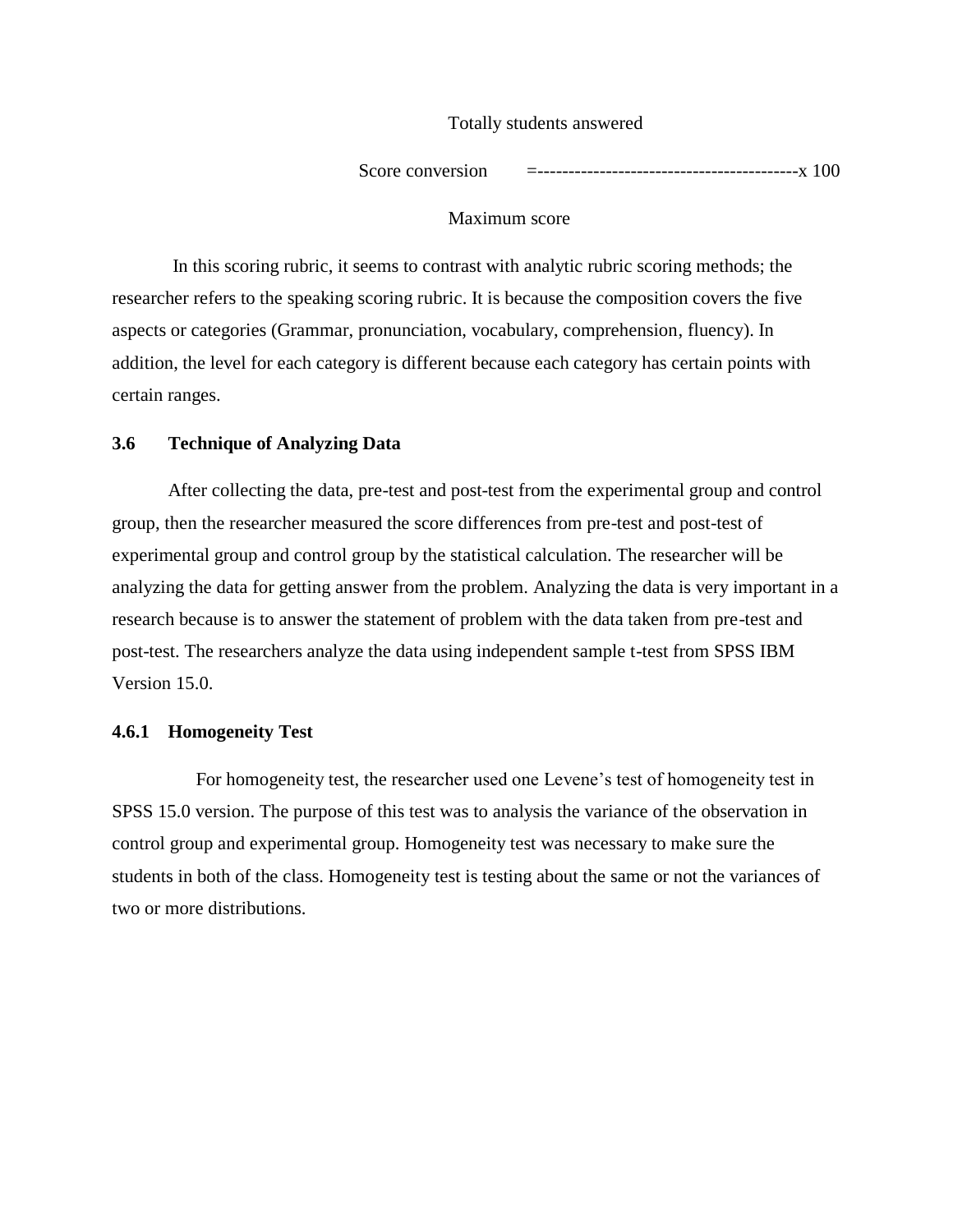Homogeneity test is to find out whether the data in variables X and Y are homogeneous or not. The test of Levene's defined as follow;

If we let  $O_i$  represent the observed counts for the i<sup>th</sup> cell, and  $E_i$  represent the expected counts, then

$$
W = \frac{(n-k)}{(k-1)} \sum_{i=1}^{k} \frac{n_i (\overline{Z}_{i.} - \overline{Z}_{..})^2}{\sum_{i=1}^{k} \sum_{j=1}^{n_i} (Z_{ij} - \overline{Z}_{i.})^2}
$$

The symbols defined as follow:

| W         | : The result of the test                                 |
|-----------|----------------------------------------------------------|
| K         | : The number of different groups which the sample belong |
| N         | : The total number of sample in all groups               |
| Ni        | : The number of sample in $i$ group                      |
| $Y_{ii=}$ | : The value of $j^{th}$ sample from $i^{th}$ group       |

|  | $Z_{i}$ <sub><math>\begin{bmatrix} Y_{ij} &amp; \bar{Y}_i \\ Y_{ij} &amp; \bar{Y}_i \end{bmatrix}</math><math>\begin{bmatrix} \overline{Y}_i &amp; \text{is a mean of } i^{th} \text{ group} \\ \overline{Y}_i &amp; \overline{Y}_i \end{bmatrix}</math> is a median of <math>i^{th}</math> group</sub> |
|--|---------------------------------------------------------------------------------------------------------------------------------------------------------------------------------------------------------------------------------------------------------------------------------------------------------|
|  |                                                                                                                                                                                                                                                                                                         |

To facilitate the calculation of researchers using SPSS 15.0 program for windows. Homogeneity test steps are as follows: click *Analyze*, compare means then *one way Anova* enter the Post Test value in the Dependent column and class on next factor on the check option *Homogeneity of variance* test press continues to continue the command and end the command by click OK. According to Joko Widiyanto (2010: 51) the guidelines for decision making in the homogeneity test are as follows;

1. If the significance value is sig.  $\langle 0.05 \rangle$ , it is said that the variance of two or more population groups of data is not the same (not homogeneous)

2. If the significance value is  $> 0.05$ , then it is said that the variance of two or more data population groups is the same (homogeneous).